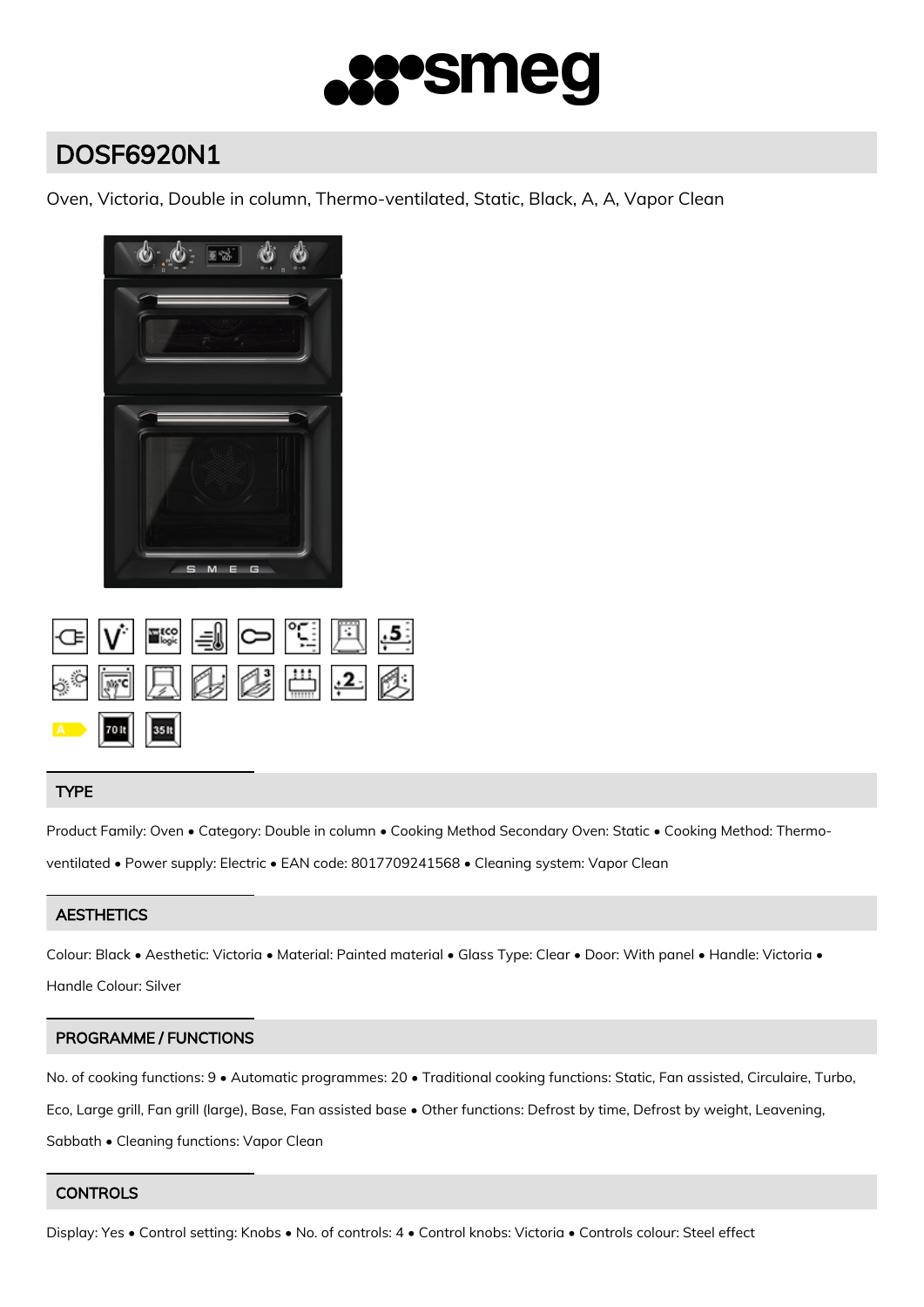#### PROGRAMS / FUNCTIONS AUXILIARY OVEN

No. of cooking functions secondary oven: 4 • Traditional cooking functions, cavity 2: Static, Eco, Small grill, Large grill

#### **OPTIONS**

Time-setting options: Delay start and automatic end cooking • Minute minder: Yes • Limited Power Consumption Mode: Yes • Showroom demo option: Yes • Rapid pre-heating: Yes • Controls Lock / Child Safety: Yes

#### OPTIONS AUXILIARY OVEN

#### TECHNICAL FEATURES

Display technology: LCD • Temperature control: Electronic • Minimum Temperature: 30 °C • Maximum temperature: 280 °C • Cavity material: Ever clean Enamel • No. of shelves: 5 • Shelves type: Metal racks • N. of fans: 1 • No. of lights: 1 • Userreplaceable light: Yes • Light type: Halogen • Light Power: 40 W • Light when door is opened: Yes • Door opening type: Standard opening • Door: Fresh Touch • Removable door: Yes • Full glass inner door: Yes • Removable inner door: Yes • Total no. of door glasses: 3 • Safety Thermostat: Yes • Cooling system: Tangential • Heating suspended when door is opened: Yes • Lower heating element power: 1200 W • Upper heating element - Power: 1000 W • Grill element - power: 1700 W • Large grill - Power: 2700 W • Circular heating element - Power: 2000 W

#### SECOND OVEN TECHNICAL FEATURES

No. of lights: 1 • Maximum temperature: 270 °C • Light type: Halogen • No. of shelves: 2 • Light Power: 40 W • Minimum Temperature: 50 °C • Tiliting grill: Yes • Time-setting options: No delay options • Removable door: Yes • Removable inner door: Yes • No. of total door glasses: 3 • No. of thermoreflecting door glasses: 1 • Bottom heating element power: 1200 W • Upper heating element - Power: 1000 W • Grill element - power: 1700 W • Large grill - Power: 2700 W

#### PERFORMANCE / ENERGY LABEL

Energy efficiency class: A • Net volume of the cavity: 70 l • Energy consumption in conventional mode: 3.56 MJ • Energy consumption per cycle in conventional mode: 0.99 KWh • Energy consumption in forced air convection: 2.88 MJ • Energy consumption per cycle in fan-forced convection: 0.80 KWh

#### PERFORMANCE /ENERGY LABEL - SECOND CAVITY

Energy efficiency class, second cavity: A • Consumo di energia per ciclo in convezione naturale, seconda cavità: 2.66 MJ • Energy consumption per cycle in conventional mode, second cavity: 0.74 KWh • Net volume of the second cavity: 35 l

### ELECTRICAL CONNECTION

Voltage: 220-240 V • Nominal power: 5600 W • Frequency (Hz): 50/60 Hz